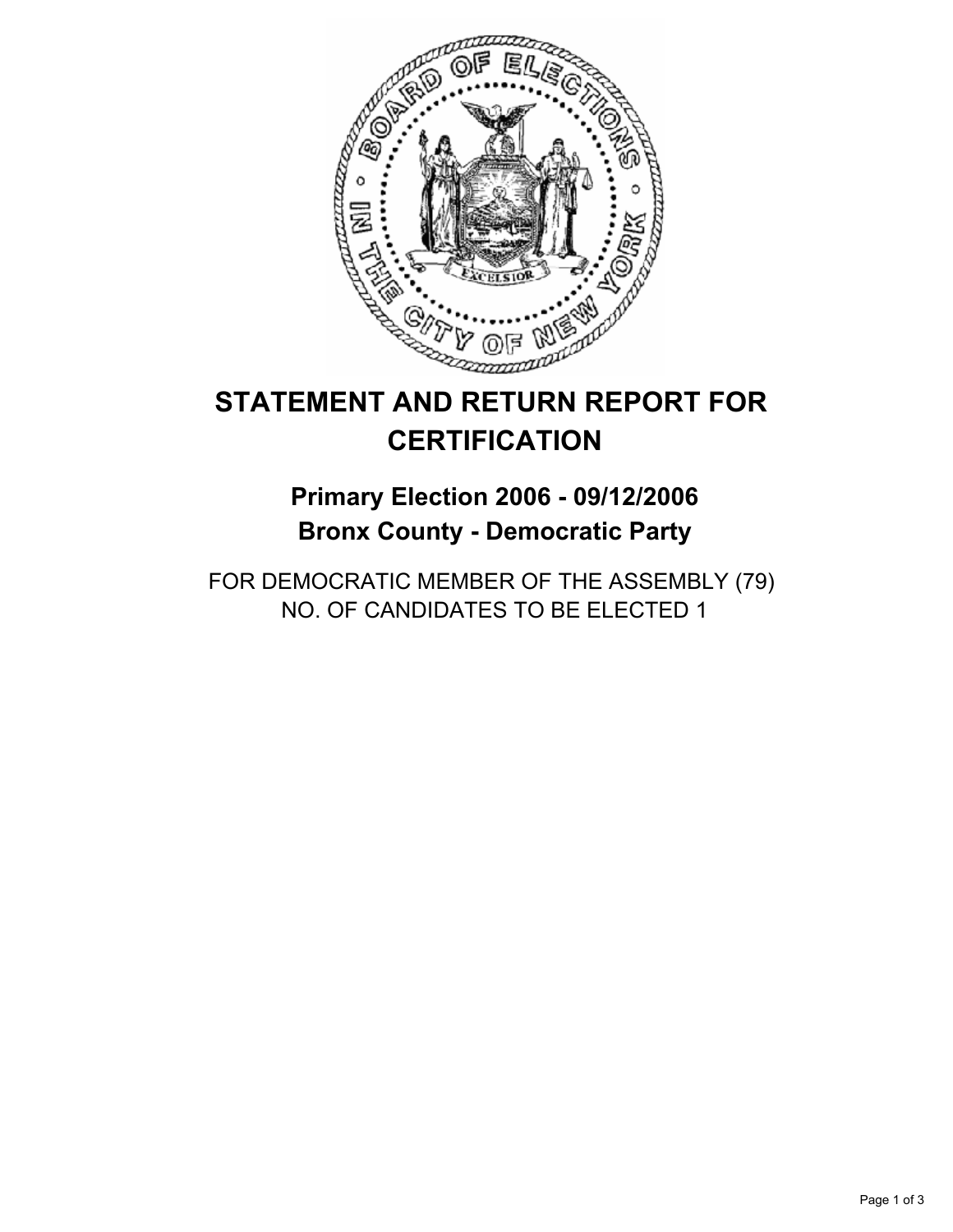

### **ASSEMBLY DISTRICT 79**

| <b>EMERGENCY</b>          | 4     |
|---------------------------|-------|
| ABSENTEE/MILITARY         | 161   |
| AFFIDAVIT                 | 104   |
| MICHAEL A BENJAMIN        | 2,954 |
| SIGFREDO GONZALEZ         | 1,595 |
| <b>WILBERT TEE LAWTON</b> | 1,056 |
| <b>TOTAL VOTES</b>        | 5,605 |